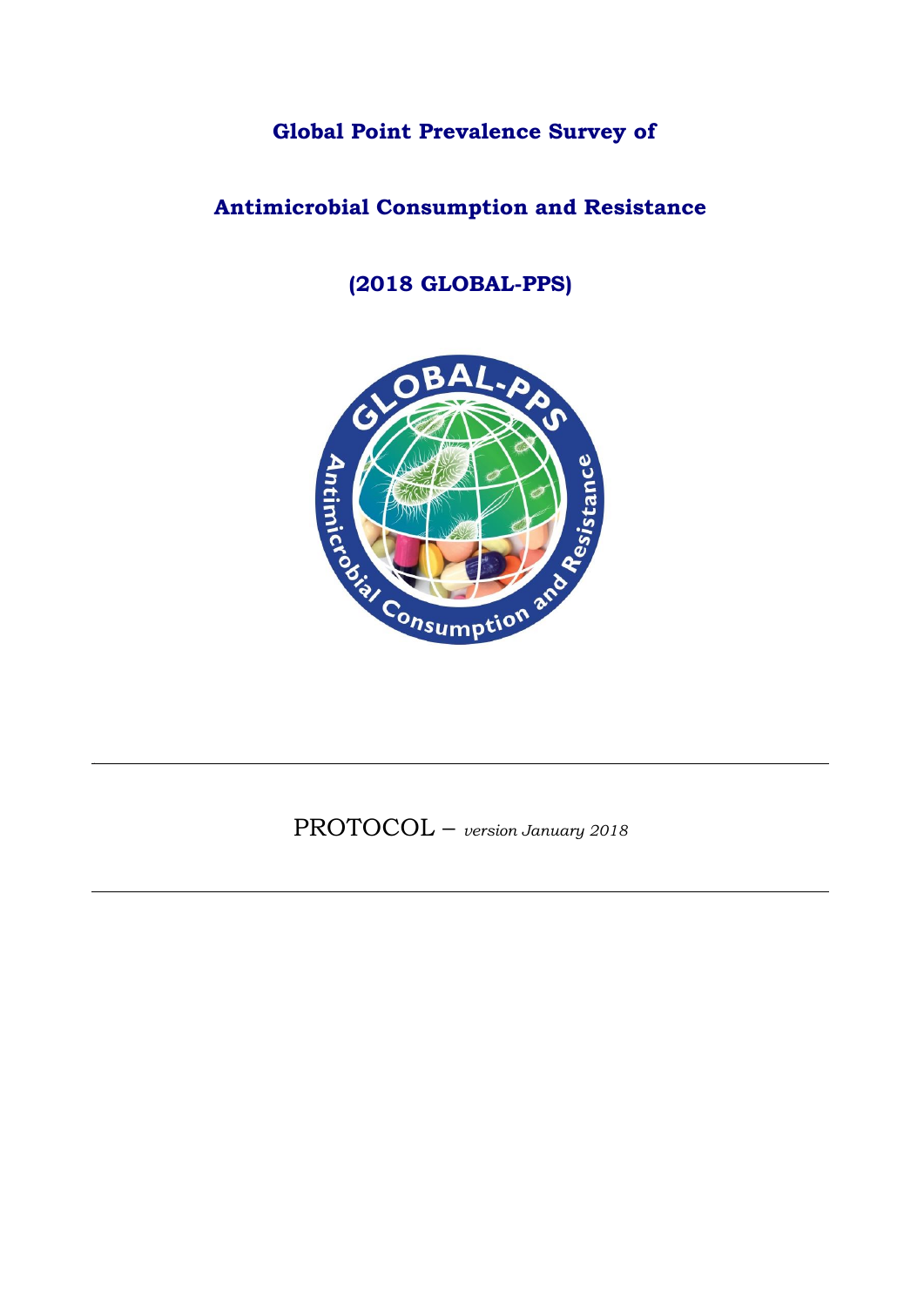#### **Funding Authority:** BioMérieux

**Lead Investigators:** Herman Goossens (University Hospital of Antwerp, Belgium) & Dilip Nathwani (Ninewells Hospital and Medical School, Dundee, Scotland)

#### **GLOBAL-PPS Development Group:**

**Members:** Isabelle Caniaux [\(Isabelle.caniaux@biomerieux.com\)](mailto:Isabelle.caniaux@biomerieux.com); Herman Goossens [\(herman.goossens@uza.be\)](mailto:herman.goossens@uza.be); Marie Françoise Gross [\(marie](mailto:marie-francoise.gros@biomerieux.com)[francoise.gros@biomerieux.com\)](mailto:marie-francoise.gros@biomerieux.com); Mark Miller [\(mark.miller@biomerieux.com\)](mailto:mark.miller@biomerieux.com); Dilip Nathwani [\(dilip.nathwani@nhs.net\)](mailto:dilip.nathwani@nhs.net); Peter Zarb (peter.zarb@gov.mt)

**Coordinating Centre & Technical Support:** Ann Versporten, Nico Drapier and Herman Goossens, Laboratory of Medical Microbiology, University of Antwerp, Antwerp, Belgium.

**Timeline 2018 Global Survey:** three surveys will be available to allow investigating seasonal variation:

**Data should be "collected" within 3 predefined time frames**:

- January–April 2018
- May-August 2018
- September-December 2018

Herewith, data collection should be finished within the period it was started. Dataentry onto the Global-PPS tool is also possible after any predefined period.

Any hospital from any country worldwide is welcome to participate. Hospitals can choose one or more appropirate periods of participation.

#### **Changes with respect to the 2017 protocol:**

**It is now possible to survey all antivirals** : beside the neuraminidase inhibitors, also the antivirals for treatment of HIV infections and all other antivirals are added.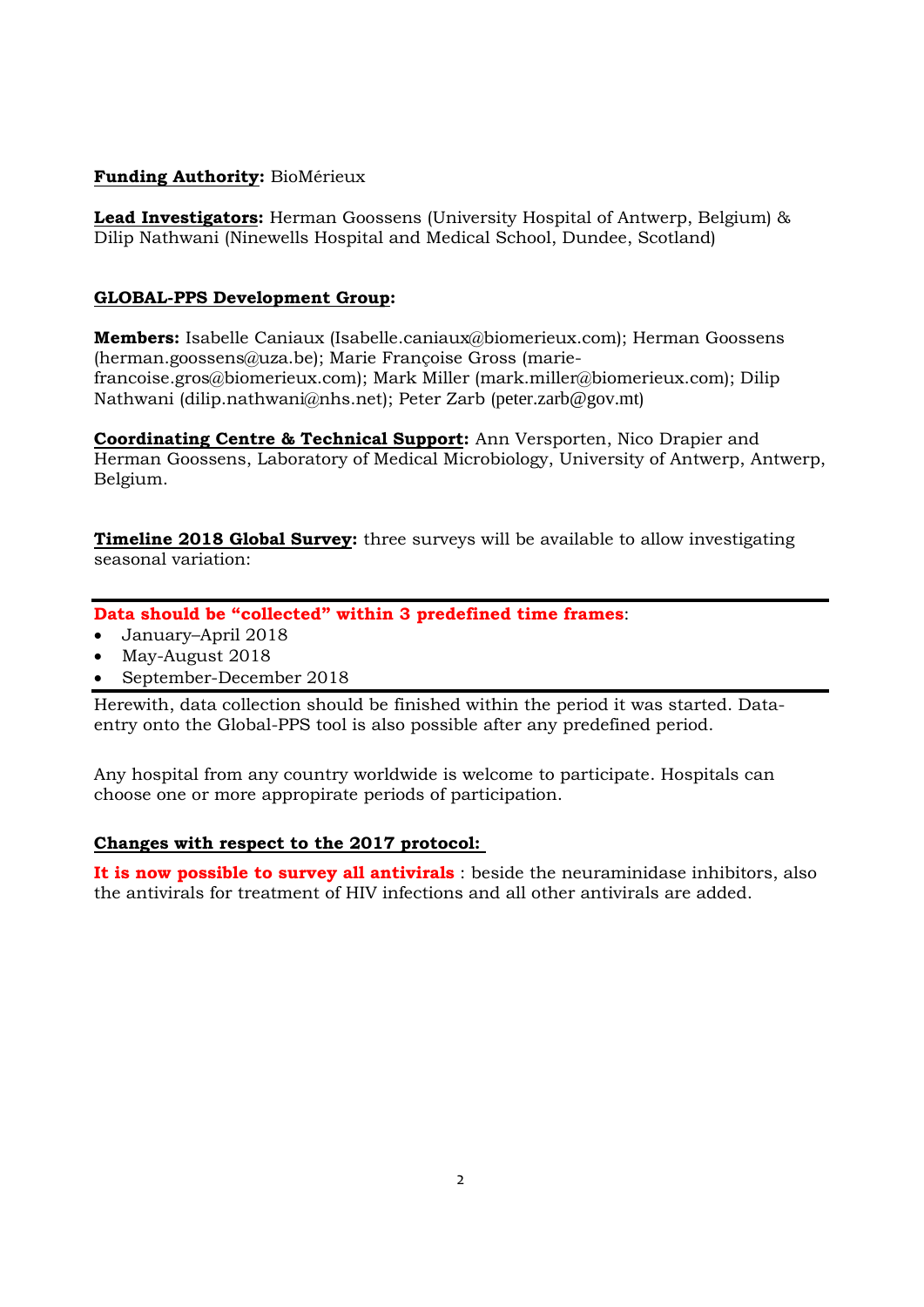# **Contents**

### THE DATA COLLECTION FORMS AND APPENDICES ARE AVAILABLE AS A SEPARATE DOCUMENT TO THIS PROTOCOL:

FORMS:

- WARD FORM
- > PATIENT FORM

### APPENDICES:

- > APPENDIX I: Combination anti-infective agents
- > APPENDIX II : Diagnosis Group Codes
- > APPENDIX III : Type of Indication

 **Print one ward form and all appendices for each different ward. Print one patient form for each patient on antimicrobials. No need to fill in the patient form for patients not on antimicrobial treatment.**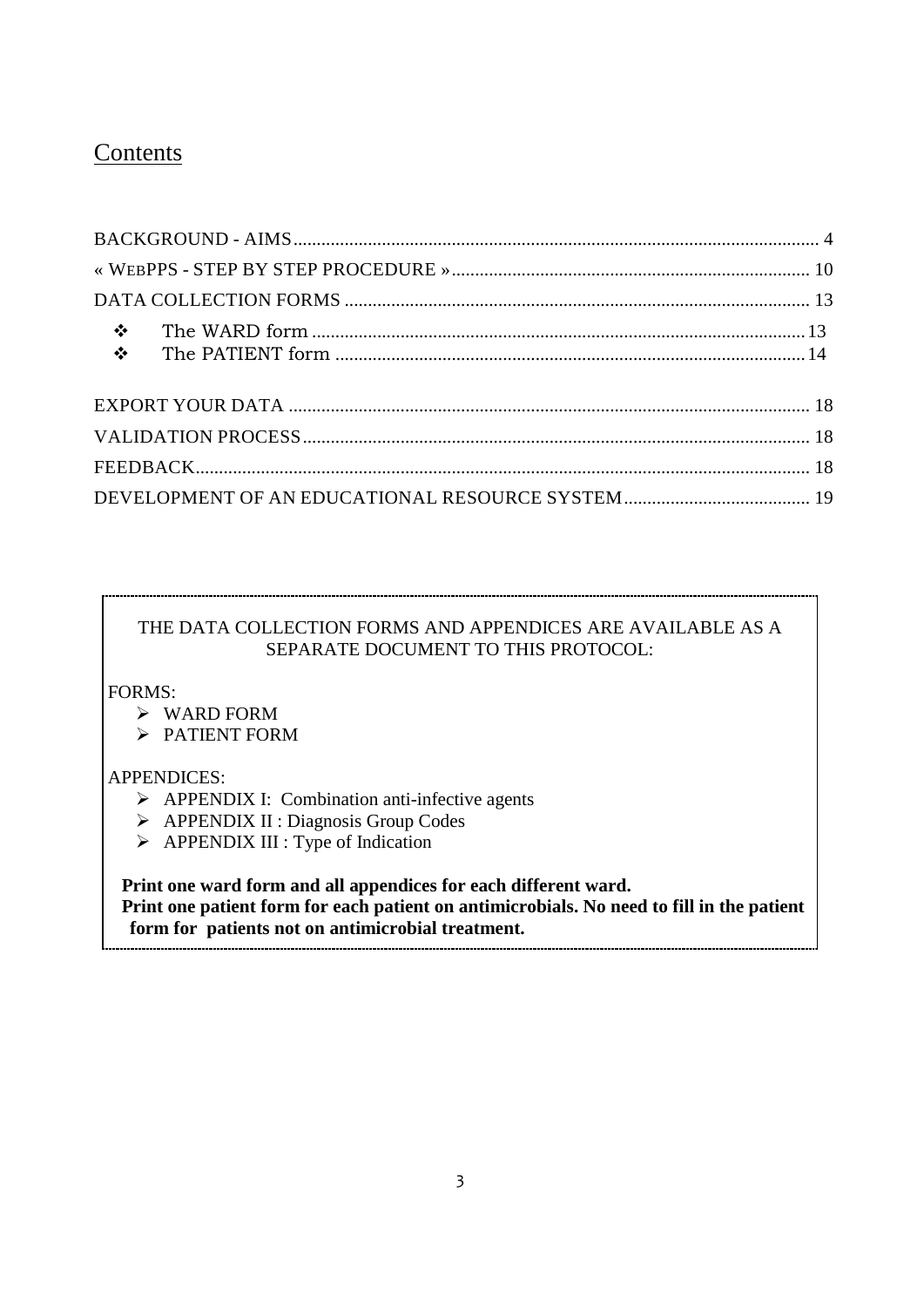#### <span id="page-3-0"></span>**Background**

The Global Point Prevalence Survey of Antimicrobial Consumption and Resistance (**GLOBAL-PPS**) is an ambitious project, funded by BioMérieux, and which was developed based on the three point-prevalence surveys (PPS) carried out by the European Surveillance of Antimicrobial Consumption (ESAC) project between 2006 and 2009. The first ESAC PPS started with 20 hospitals from 20 European countries, whilst in the final ESAC PPS there were almost 200 hospitals from 25 European countries. With the coordination of the ESAC Group a number of studies have shown the applicability of this tool across a range of European countries [1-4]. Notably this tool has illustrated many benefits;

1] the web based tool is easy to use, requiring minimal training for data entry and analysis and provides rapid feedback;

2] there is evidence of consistency and reproducibility with the data entry using this tool;

3] the PPS protocol/tool allows to survey performance indicators (e.g., compliance with local antibiotic guidelines) thereby identifying targets for quality improvement;

4] participation in the survey has encouraged, thorough engagement and feedback enhancing communication between prescribers and the local infection community.

In summary the use of PPS, can identify problem areas and thereby investigate the introduction of measures that aim at improving prescribing practices. The roll-out of ESAC project has been successful in Europe. Good practice examples exist [5, 6]. The experience from these studies confirms its value, broad adaptability and suitability for a range of health care resource settings.

The ESAC PPS methodology has previously already been adapted for the Antibiotic Resistance and Prescribing in European Children – (ARPEC) work Package 5 (WP5) subproject that focused on paediatric and neonatal patients admitted in European hospitals [7]. The methodology was also modified and adapted for the European Centre for Disease Prevention and Control (ECDC) PPS of healthcare-associated infections and antimicrobial use in acute care hospitals (ECDC-PPS). A pilot survey was conducted in 66 hospitals from 23 European countries in 2010. This survey used the online tool for data entry and feedback [8].

The Global-PPS was piloted in 2014. The full survey was conducted in 2015 and 2017. Many countries have been presenting their results during the 2016 ECCMID congress as well as other international conferences. You'll find all information on the Global-PPS website: [www.global-pps.com](http://www.global-pps.com/)

BioMérieux funds the GLOBAL-PPS because this initiative meets one of the aims of the company to support global initiatives to better control antibiotic resistance through stewardship interventions in a range of resource and geographical settings.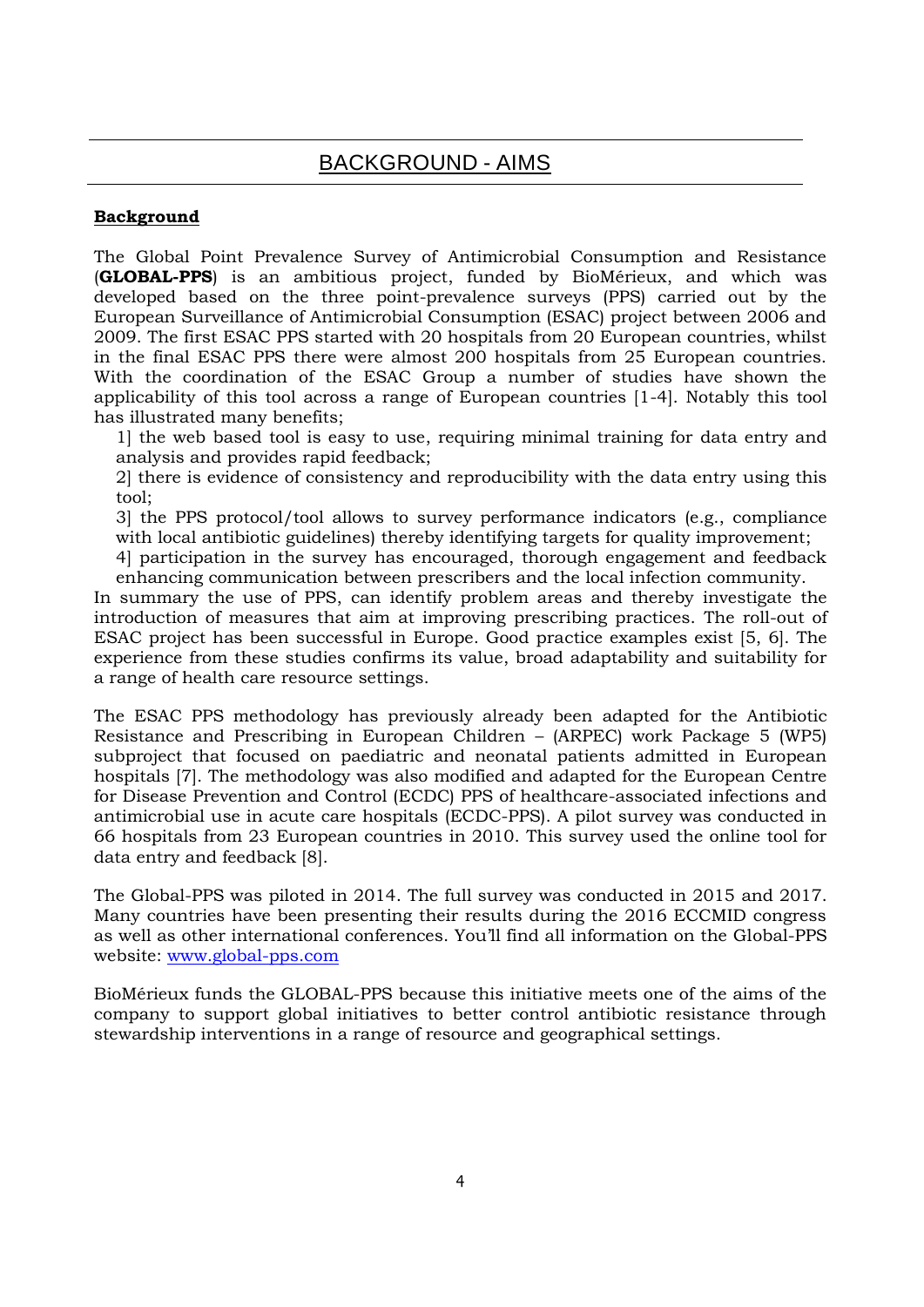#### **Aims**

The GLOBAL-PPS aims to further expand the standardised surveillance method of data collection at a global level, in order to monitor rates of antimicrobial prescribing in hospitalised patients. The GLOBAL-PPS aims to expand its network to further determine the global variation in antibiotic prescribing in hospitalised patients across all continents.

The GLOBAL-PPS:

- 1. Identifies targets for quality improvement (e.g. duration of peri-operative prophylaxis; compliance with local hospital guidelines; documentation of indication for prescription of antibiotic therapy);
- 2. Helps in designing hospital interventions that aim at promoting prudent use of antimicrobials;
- 3. Allows to assess the effectiveness of such interventions, through repeat PPS.

This GLOBAL-PPS aims to establish a global network for point prevalence surveys. In order to maximise participation by as many hospitals from as many countries from all continents, certain information requested is simplified in order to facilitate participation from areas with limited resources.

The GLOBAL-PPS research questions are related to the observed variations prescribing patterns and resistance profiles among different:

- 1. continents
- 2. countries;
- 3. indications,
- 4. ward categories and
- 5. hospital characteristics

The aim is NOT to perform benchmarking between hospitals, countries, geographical regions or any other form of benchmarking across categories.

**In conclusion, the main aim of the GLOBAL-PPS is to help hospitals by developing and providing a tool to identify targets for quality improvement of antimicrobial prescribing, to change practise and to measure impact of interventions.**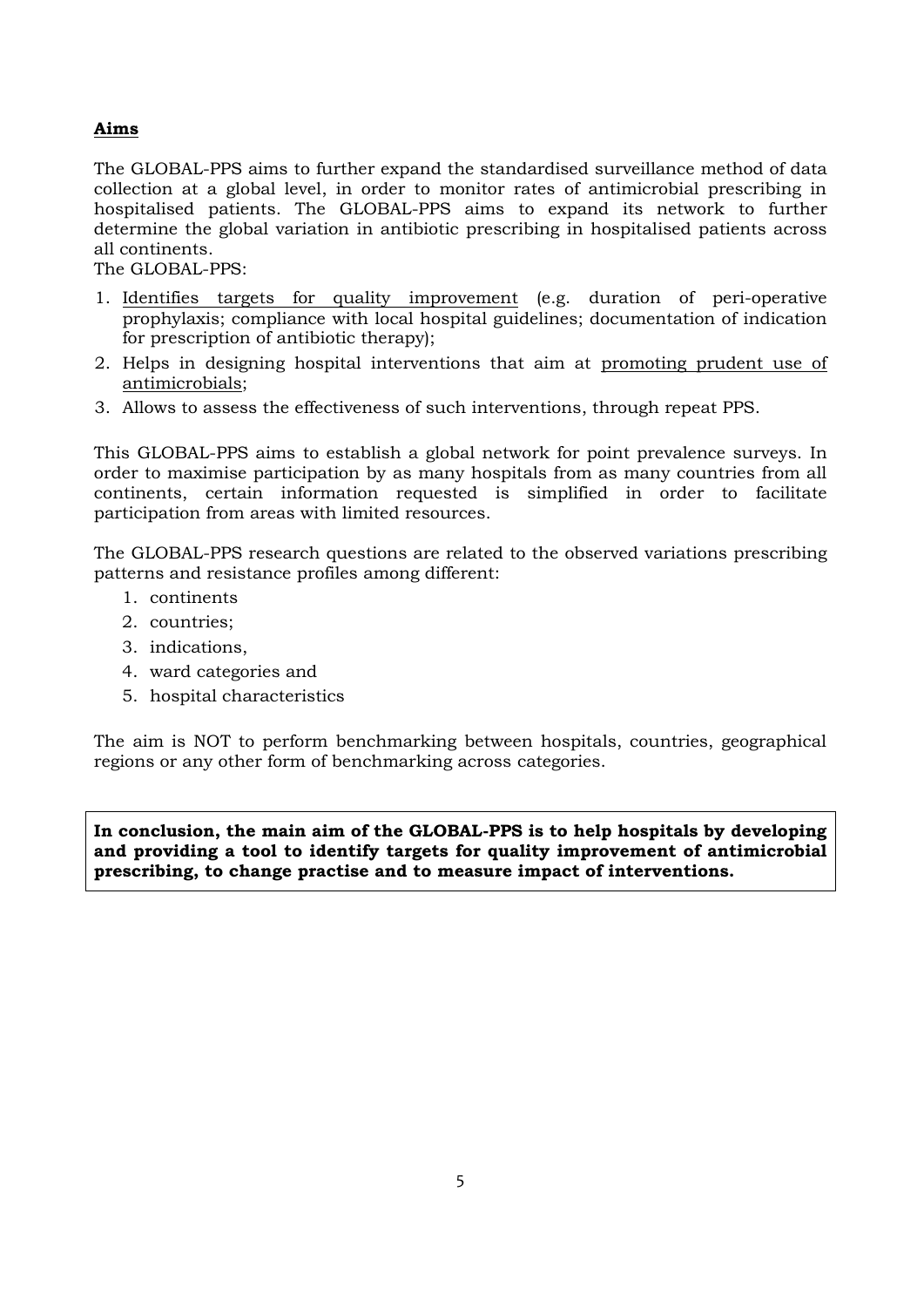## **GLOBAL-PPS PROTOCOL SPECIFICS**

### **1. Time planning for the PPS**

Any participating hospital must complete the Point Prevalence Survey (PPS) within a maximum of *4 consecutive weeks* from the time when the hospital starts data collection.

The period of data collection for the 2018 Global Survey is foreseen from **January to December 2018. Data should be collected within three proposed time-frames:**

- o January–April 2018
- o May-August 2018
- o September-December 2018

#### **2. Departments involved**

All wards (or units/departments) within the participating hospital must be included if you participate for the very first time. Bigger hospitals who have participated to the 2015 or 2017 survey can *participate with a number of wards (subsample)* of the hospital, but they need to include all wards for a certain speciality: for example include all adult ICU wards, all adult surgical wards, all adult pneumology wards or all child medical wards. This is needed to allow the collection of enough data by "type of ward" and subsequently the calculation of valid rates in time by type of ward at hospital level. The different type of wards can be found at page 11-12 of this protocol. For smaller hospitals  $(±  $200$  to 250$ beds), it remains advisable to survey the whole hospital !

Each ward included into the survey has to be surveyed only once on a single day in order to calculate correctly the denominator (number of admitted patients). However, different wards can be surveyed on different days.

Each hospital shall decide on which day/s data collection shall take place (depends on the size of the hospital and own organization) as long as it is within the stipulated timeframe.

The departments are grouped into 5 paediatric, 2 neonatal and 6 adult departments (see page 11-12: "Prepare hospital department list").

**Surgical Wards** (PSW, ASW) **should be surveyed** on the day following the day when most elective surgical interventions usually take place or have been planned; in order to capture information about prophylaxis in the previous 24 hours (see also page 7). (E.g. If a surgical ward mainly has operations planned on Tuesdays then it should be surveyed on Wednesday). NOTE: For Surgical Prophylaxis antibiotic use in the previous 24h is relevant not like the rest of treatment (including Medical Prophylaxis) where the 'snapshot' is 8.00am of the survey day.

**Intensive Care and Medical wards** (all other wards) can be surveyed at any weekday except on weekends or bank-holidays. Departments should not be further sub-divided (e.g., Psychiatric, Orthopaedic, *etc.*)

### **3. Inclusion criteria**

*All inpatients* admitted on a ward (excluding day admissions such as endoscopy or renal units) *at 8 o'clock* in the morning on the day of survey count in the denominator. All inpatients "*on antimicrobial agents" at 8 o'clock* in the morning on the day of survey are to be included in the numerator (i.e., a patient form is to be filled in for these patients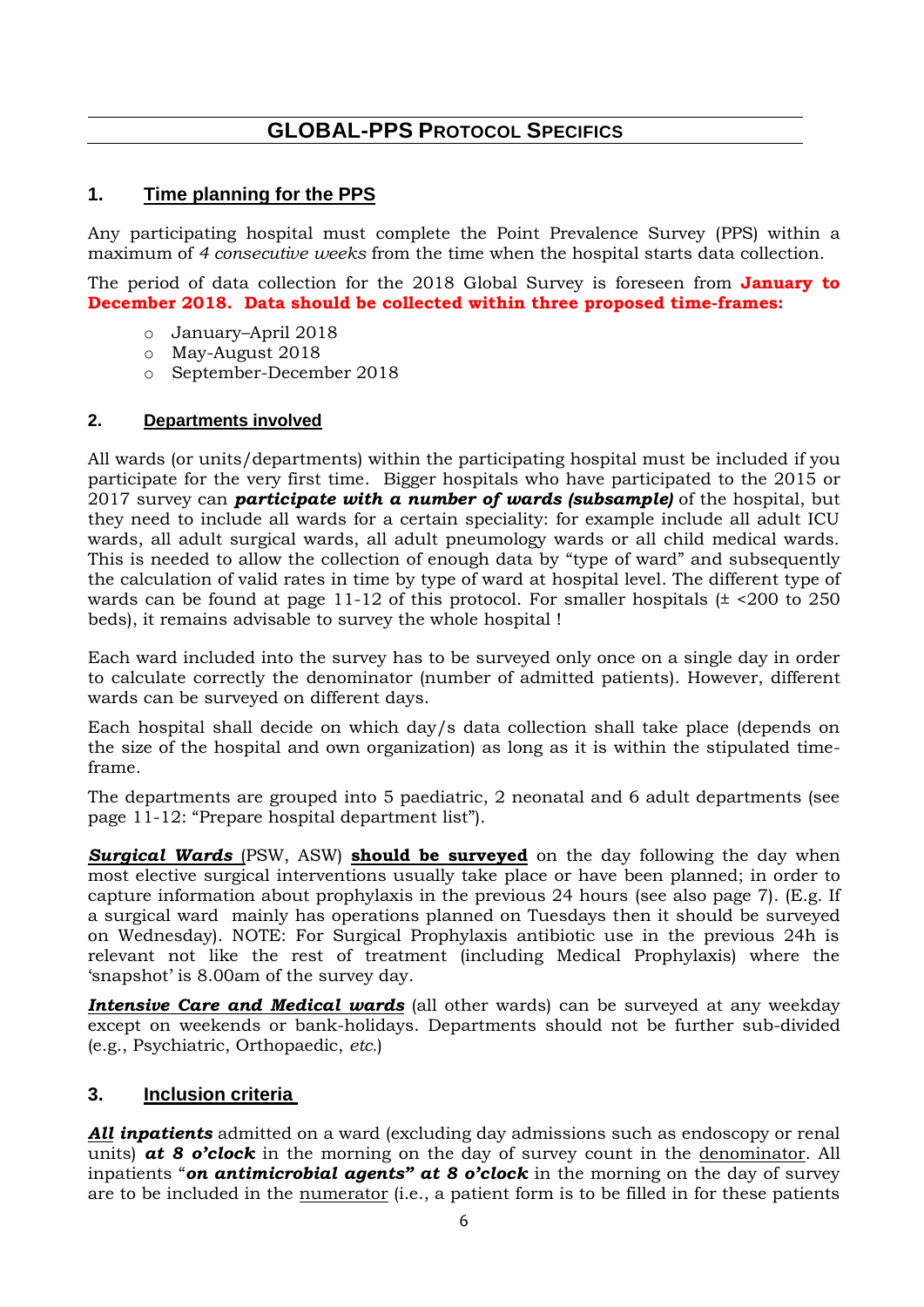only).

- Definition of "*on antimicrobial agents"* :
	- A patient receiving an antibiotic e.g. every 48 hours but not receiving this antibiotic on the survey day must be included = ongoing antimicrobial treatment.
	- An antibiotic prescribed at one o'clock (during the ward round or when results become available or for surgical prophylaxis) in the afternoon on the day of the survey must **not** be included (not active or ongoing at 8 o'clock in the morning).
- $\triangleright$  Include new-born healthy children on a maternity ward. Encode this ward as a supplementary NMW (neonatal medical ward).

**Note for surgical wards:** A surgical ward **should be surveyed** on the day following the day when most interventions have been planned.

For patients receiving surgical prophylaxis, the administration of antimicrobial prophylaxis **should be checked in the previous 24 hours** in order to encode the duration of prophylaxis as either one dose, one day (=multiple doses given in one day) or >1 day. This means that "only" patients who got the intervention the day 'before' of the PPS, but received the surgical prophylaxis as one dose or one day, will also be included into the survey. For those patients, a patient file (see data collection forms) need to be completed!

Patients who get an intervention after 8am on the day of the PPS are NOT included into the survey (see exclusion criteria).

| $>1$ day<br>before PPS |                                                                                                                      | Day before PPS Day of PPS at 8am                                        | <b>Real Total duration</b> | <b>How to</b><br>Code |
|------------------------|----------------------------------------------------------------------------------------------------------------------|-------------------------------------------------------------------------|----------------------------|-----------------------|
| <b>SP</b>              | <b>SP</b>                                                                                                            | <b>SP</b>                                                               | $>1$ day                   | SP <sub>3</sub>       |
| <b>SP</b>              | <b>SP</b>                                                                                                            |                                                                         | $>1$ day                   | SP <sub>3</sub>       |
|                        | <b>SP</b>                                                                                                            | SP (not being stopped at 8 am)                                          | $>1$ day                   | SP <sub>3</sub>       |
| <b>SP</b>              |                                                                                                                      |                                                                         | no SP in the previous 24h  |                       |
|                        | 1 dose SP                                                                                                            |                                                                         | 1 dose                     | SP <sub>1</sub>       |
|                        | >1 dose SP                                                                                                           |                                                                         | 1 day                      | SP <sub>2</sub>       |
|                        | Total doses = 24h cover [part on day before PPS and part<br>on day of PPS] (e.g. 3 doses each 8h or 4 doses each 6h) |                                                                         | 1 day (24h)                | SP <sub>2</sub>       |
|                        |                                                                                                                      | SP started today irrespective of whether<br>there is a stop-date or not | no SP in the previous 24h  |                       |

Include patients on surgical prophylaxis marked in green:

### *4. Exclusion criteria*

- Exclude day hospitalizations and outpatients. These are defined as ambulatory care patients. So, data from "day" surgery and "day" hospital units should be excluded from the survey.
- $\triangleright$  Exclude admissions admitted after 8 o'clock on the day of the survey even though these would be present by the time the survey is carried out. All patients/wards falling in the exclusion criteria must be excluded from BOTH the nominator and denominator data.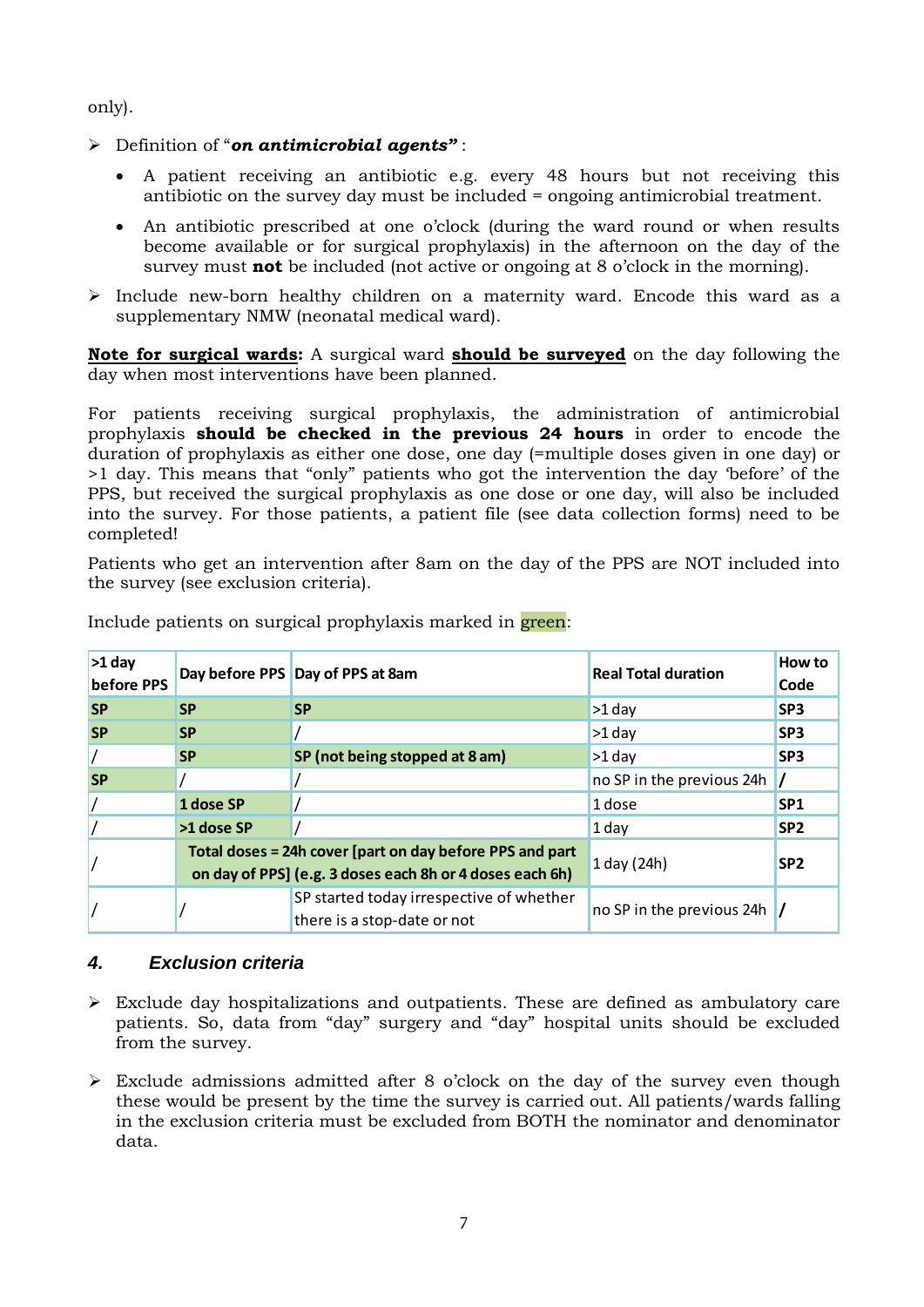### **5. Denominator data**

- *Total number of admitted inpatients* **at 8 am** of the ward surveyed. Do not collect data from patients discharged before 8 o'clock and/or patients admitted after that time. In the Ward Form, the denominator refers to the total number of eligible admitted patients on the ward at 8 o'clock.
- *Total number of available beds* **attributed to inpatients at 8 am** of the ward surveyed. This means the number of total inpatient beds at the time of the survey.

Number of beds = total beds in ward (=occupied + empty beds). N beds should always be ≥ N inpatients present at 8 o'clock.

### **6. Included antimicrobial agents.**

- *Antibacterials for systemic use*: J01
- *Antimycotics and antifungals for systemic use*: J02 and D01BA (including griseofulvin and terbinafine)
- *Drugs for treatment of tuberculosis*: J04A (these are the antibiotics as well as all other drugs to treat tuberculosis)
- *Antibiotics used as intestinal anti-infectives*: A07AA
- *Antiprotozoals used as antibacterial agents, nitroimidazole derivatives:* P01AB
- *Antivirals for systemic use*: J05
- *Antimalarials*: P01B

#### **Antimicrobials for topical use are excluded from the survey**.

The *WebPPS* program provides the list of all antimicrobials to be surveyed according to the WHO ATC classification<sup>1</sup>. This list can be extracted in a Microsoft Excel<sup>®</sup> file through the GLOBAL-*PPS* program. The file contains all substances and their route of administration.

In case a drug is not in the provided list, contact Ann Versporten [\(Global-](mailto:Global-PPS@uantwerpen.be)[PPS@uantwerpen.be\)](mailto:Global-PPS@uantwerpen.be) who will manually enter the drug into the *GLOBAL-PPS* program.

### **7. Multidisciplinary team**

The hospitals are invited to create a multidisciplinary team of colleagues familiar with reading patient notes and having adequate knowledge on local guidelines (e.g., infectious Disease specialists, microbiologists, pharmacists, infection control specialists, nurses or other healthcare professionals). A *local administrator* has to be assigned.

The local administrator is responsible for:

- the online registration of the hospital,
- entering patient specific data into the *GLOBAL-PPS* program,
- the data validation and
- the production of the local feedback reports.

Extra hospital users may however be registered with the GLOBAL-PPS program in order to help the hospital administrator with data-entry (see IT-manual available at [http://www.global-pps.com/documents/\)](http://www.global-pps.com/documents/).

1

<sup>&</sup>lt;sup>1</sup> [http://www.whocc.no/atc\\_ddd\\_index/](http://www.whocc.no/atc_ddd_index/)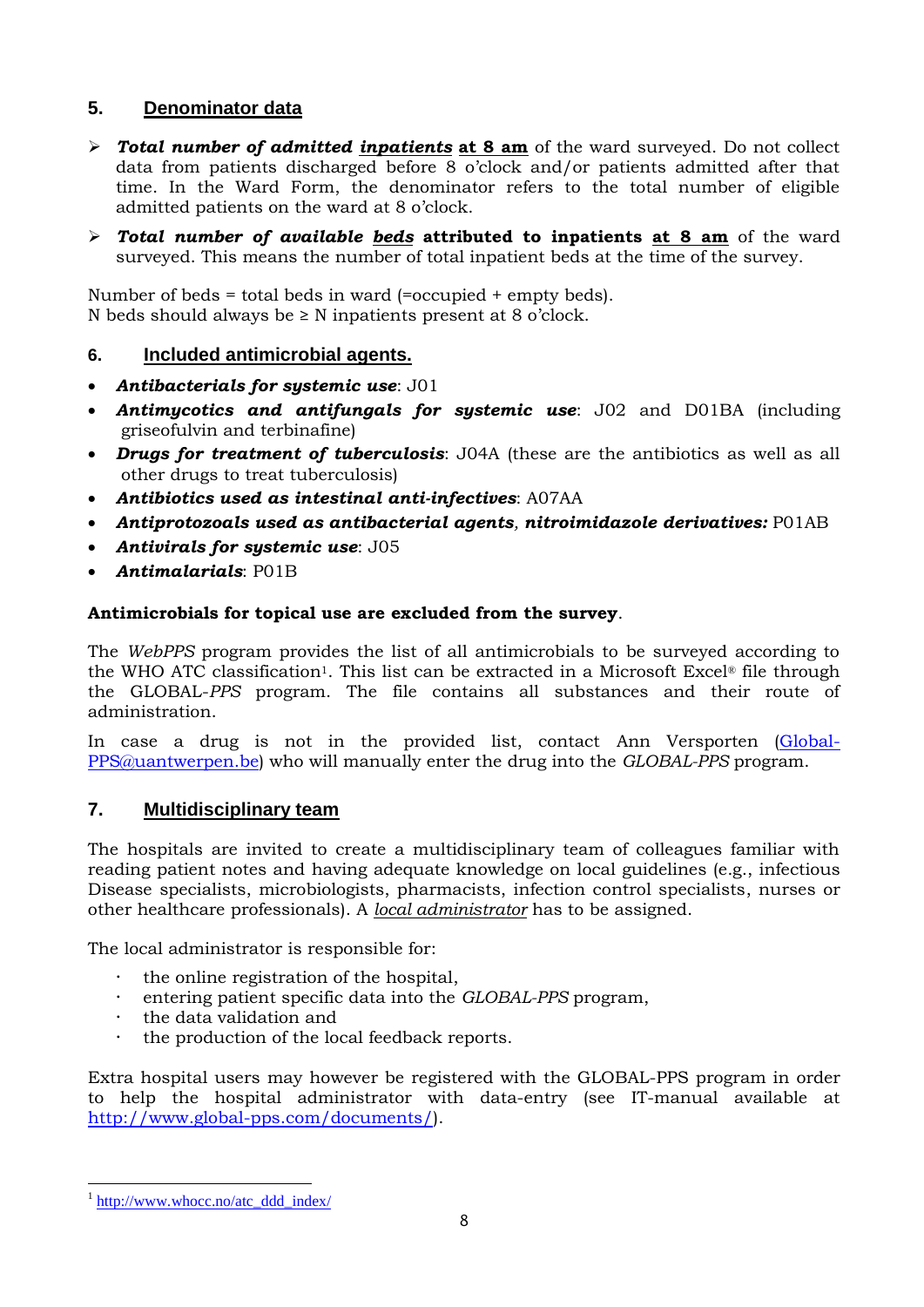### **8.** *Data Privacy*

A sequence number will be assigned to each *hospital* after registration to the *GLOBAL-PPS*  program. Hospital names will never be revealed in any report or publication.

*Patients* are completely anonymised in the GLOBAL-PPS program. Every patient record will be given a unique not identifiable survey number. This number is automatically generated by the computer program based on several internal codes. This number identifies uniquely the patient in the *GLOBAL-PPS* database.

### **9. Data ownership**

- $\checkmark$  Data are the property of their respective hospital.
- $\checkmark$  The Coordinating Centre & Technical Support team at the University of Antwerp, Belgium is guardian of the data within the database.
- $\checkmark$  The Coordinating Centre & Technical Support team will analyse the data and generate reports. These analyses and reports are property of the GLOBAL-PPS.
- $\checkmark$  The GLOBAL-PPS Coordination Group encourages country specific analyses.

### **10. Ethical approval**

For approval by ethical committee & privacy legislation requirements, the GLOBAL-PPS management team can provide, on request, a letter that can be submitted to hospitals ethical committees (contact [Global-PPS@uantwerpen.be\)](mailto:Global-PPS@uantwerpen.be).

### **11. Technical support**

The Coordinating Centre & Technical Support team at the University of Antwerp will provide the "help desk" for software or any other issues encountered and/or questions during the data collection and data entering [\(Global-PPS@uantwerpen.be\)](mailto:Global-PPS@uantwerpen.be). The Coordinating Centre & Technical Support team will continually be available for general queries about the project.

 $\checkmark$  Web page layout for the forms will be the similar to the paper version.

The GLOBAL-PPS program [http://app.globalpps.uantwerpen.be/globalpps\\_webpps](http://app.globalpps.uantwerpen.be/globalpps_webpps) offers:

- 1. internal checks in order to avoid invalid or erroneous figures (e.g. for out of ranges values)
- 2. boxes popping up in order to guide you to fill out a field
- 3. help functions which provides supplementary information on each screen (on top, left side of screen)
- 4. Help pages, IT-manual, and the "FAQ" section.

Regular backups of the database will guarantee the integrity of data. The format to export data is Microsoft Excel®.

The software and database are hosted at the University of Antwerp in Belgium, Europe.

### **12. Publication policy**

The GLOBAL-PPS Coordination Group should look for opportunities for dissemination and encourage country specific analyses, in conjunction and agreement with the GLOBAL-PPS Development Group. For publications at national or regional level, **participants need to comply with the publication strategy** as designed by the GLOBAL-PPS Development Group. The publication strategy will guide you how to proceed. Please, send email to [Global-PPS@uantwerpen.be](mailto:Global-PPS@uantwerpen.be) in order to receive a copy of the publication strategy.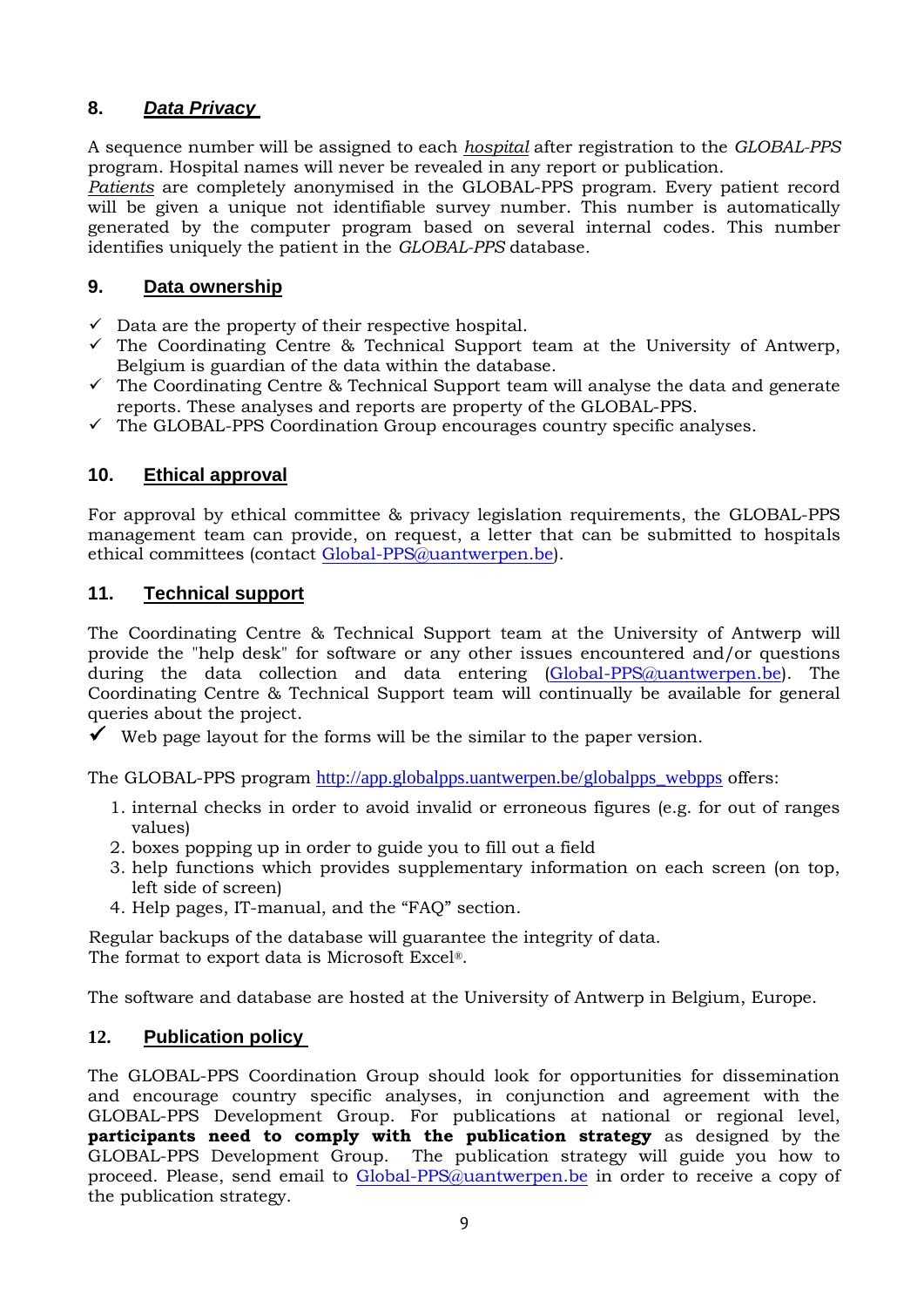# <span id="page-9-0"></span>**« WEBPPS - STEP BY STEP PROCEDURE »**

### **ALL THE FOLLOWING STEPS MUST BE COMPLETED BEFORE ENTRY OF ANY PATIENT DATA**

Before the hospital submits any patient data to the WebPPS, the following steps must be completed:

*Hospitals who have participated to the 2015 and/or the 2017 Global-PPS need to login with their existing password which is linked to an email address! Only then you will be able to activate a new survey using the same hospital number as the one which was attributed to you in 2015 or 2017. Only then, you will be able to download a longitudinal feedback including results on previous surveys you conducted.*

*If you lost your login or you are a new participant/member for a hospital*  who participated in 2015 or 2017, contact Ann at *global[pps@uantwerpen.be](mailto:global-pps@uantwerpen.be)*

# *Applicable for hospitals who participate for the very first time:*

### 1. *Register yourself and the hospital on the Global-PPS website* :

First time participants **for "hospitals who never participated" to the Global-PPS** need to register themselves onto

[http://app.globalpps.uantwerpen.be/globalpps\\_webpps/register.](http://app.globalpps.uantwerpen.be/globalpps_webpps/register) They will receive an email to confirm their email address (in order to avoid spam registration). Thereafter they can login onto the Global-PPS tool (do not forget to tick the captcha): [http://app.globalpps.uantwerpen.be/globalpps\\_webpps/login.](http://app.globalpps.uantwerpen.be/globalpps_webpps/login)

Thereafter the participant need to **register the hospital onto the Global-PPS tool** (see IT manual available online: [http://www.global-pps.com/documents/\)](http://www.global-pps.com/documents/). The person who registers the hospital for the very first time will be the local administrator. He/she has access to all functionalities of the program.

 $\triangleright$  The local administrator can add an extra users in order to give other person(s) the rights to enter data as well for his hospital (see IT manual available online: [http://www.global-pps.com/documents/\)](http://www.global-pps.com/documents/).

## *Applicable for hospitals who participated to the 2015 or 2017 Global-PPS:*

Second and subsequent participations to GLOBAL-PPS when the hospital has already been registered with the GLOBAL-PPS:

 $\triangleright$  The already registered and known participant need to use its existing login (username) and password ! If this information has been lost, please contact Ann Versporten [\(Global-PPS@uantwerpen.be\)](mailto:Global-PPS@uantwerpen.be)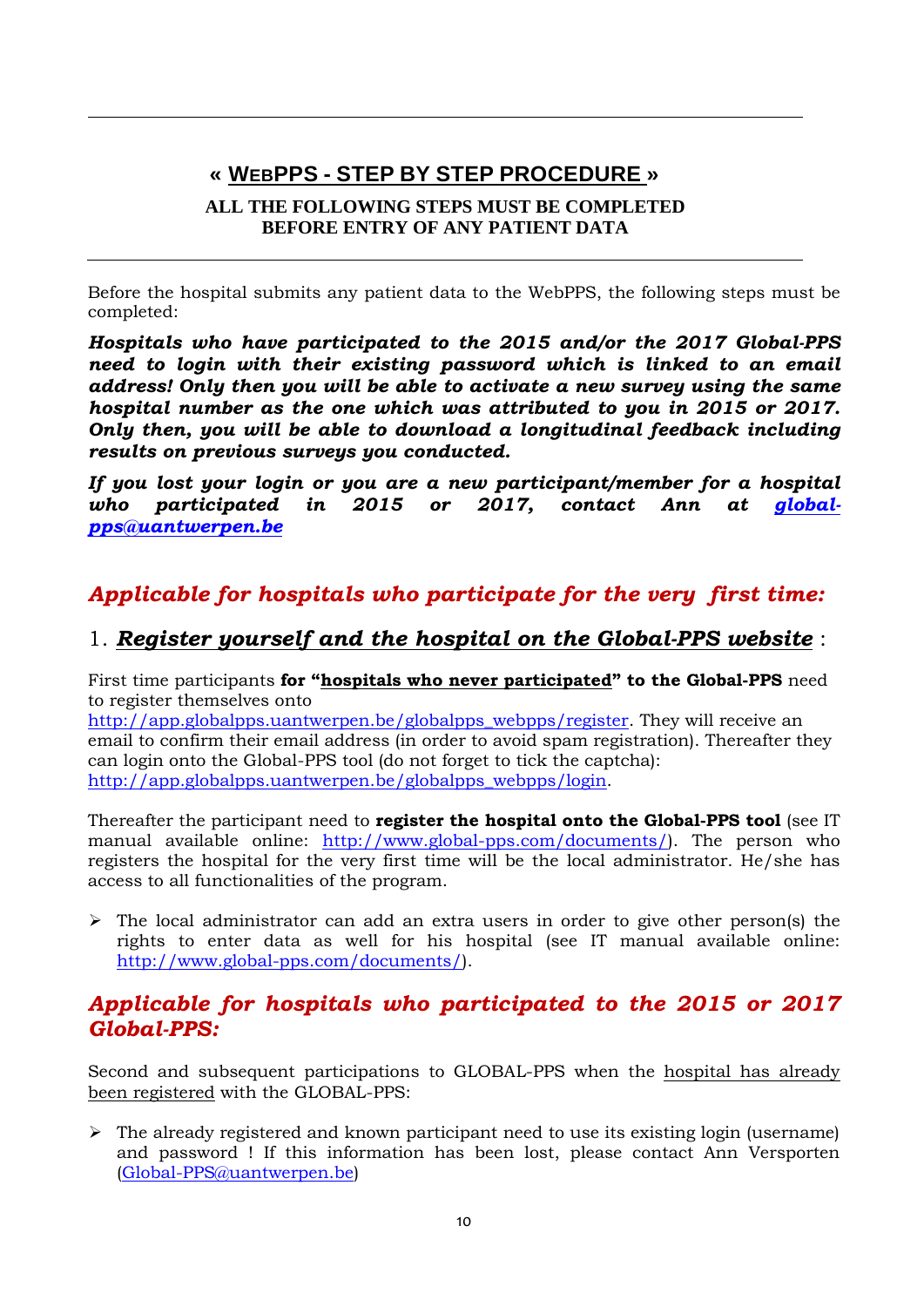$\triangleright$  New participants for a hospital who participated before need to contact the local administrator of the hospital. If the local administrator is not working any more at the hospital, please contact Ann Versporten [\(Global-PPS@uantwerpen.be\)](mailto:Global-PPS@uantwerpen.be). She will do the necessary to link you up with the existing hospital. Important, do not create a new hospital (with another ID number) as you will then not be able to download a longitudinal feedback report.

## <span id="page-10-0"></span>2. *Prepare the hospital department list.*

### *Hospitals who participated before need to review the hospital department list and make necessary updates if needed (eg. Adding a new department, change the name of the department)*

### **New participating hospitals:**

After login, one first needs to define ALL the hospital's wards (units/departments) as these will afterwards appear in the drop down lists when entering patient information.

The definition of a department follows a hierarchical structure. For each department, the following information is needed:

- The **NAME** of the department. This field is mandatory; it will be used in the department drop down lists in the *GLOBAL-PPS* program. For example, for the category "general medical ward" various different wards may exist. If these wards have particular/appropriate names, write them down accordingly (e.g. Medical Ward 1 through Medical ward 'N' including the Neuromedical Ward and other wards such as Psychiatric wards'. **All** inpatient adult, paediatric and neonatal departments must be included (i.e., no hospital sampling).
- Code and description = optional
- The **TYPE** of department. Mandatory field. Choose between the following thirteen major types:

#### **Paediatric departments:**

- $\Box$  PMW (Paediatric Medical Ward)
- $\Box$  HO-PMW (Haematology-Oncology PMW)
- T-PMW (Transplant (BMT/Solid) PMW)
- □ PSW (Paediatric Surgical Ward)
- D PICU (Paediatric Intensive Care Unit)

#### **Neonatal departments:**

- □ NMW (Neonatal Medical Ward).
- $\Box$  NICU (Neonatal Intensive Care Unit)

#### **Adult departments:**

- $\Box$  AMW (Adult Medical Ward)
- $\Box$  HO-AMW (Haematology-Oncology AMW)
- $\Box$  T-AMW (Transplant (BMT/solid) AMW)
- $\Box$  P-AMW (Pneumology AMW)
- $\Box$  ASW (Adult Surgical Ward)
- $\Box$  AICU ([Adult] Intensive Care Unit)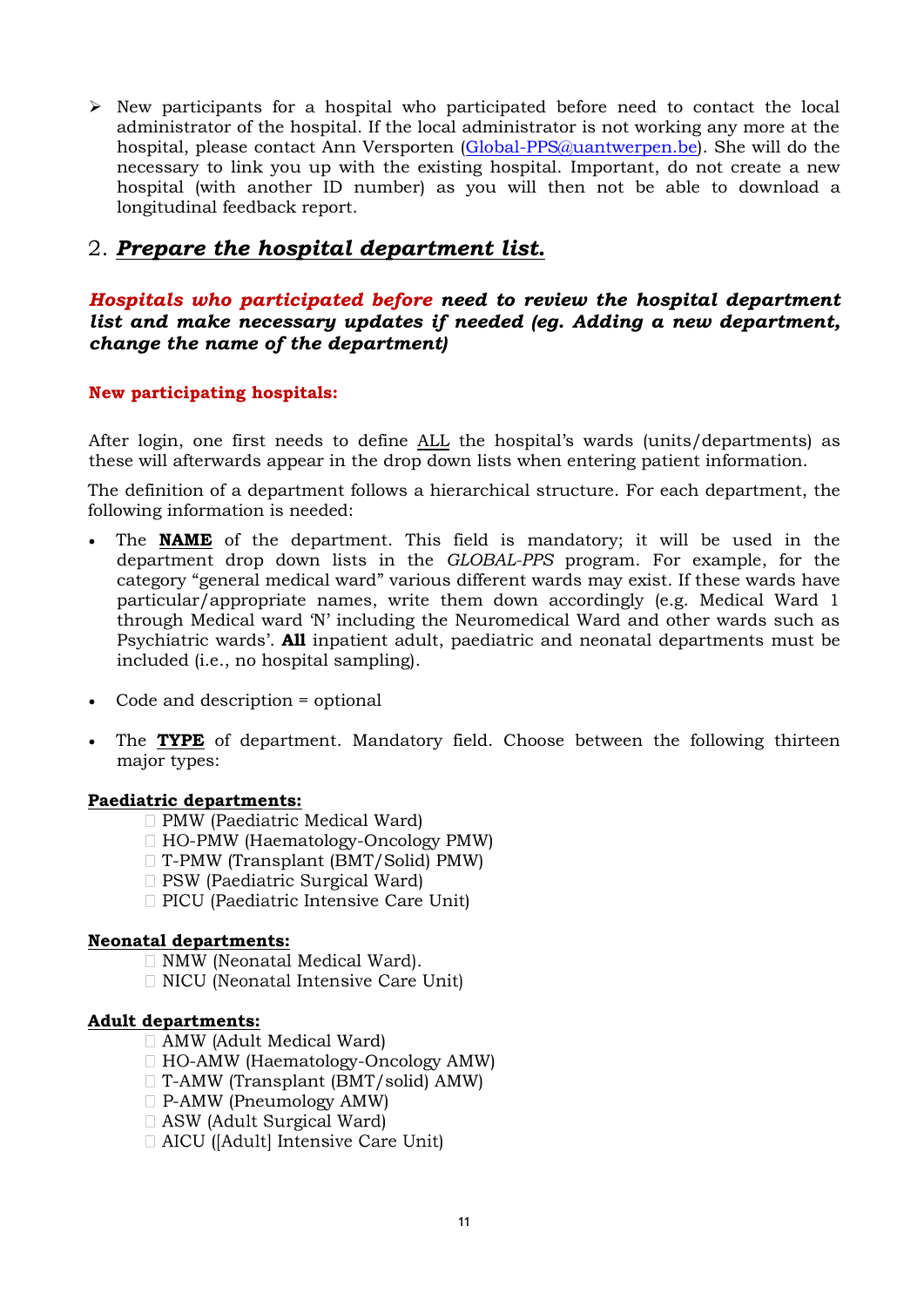### *Examples of difficult cases:*

- $\triangleright$  A mixed PICU and NICU department should be split up if the number of NICU and PICU assigned beds for the mixed NICU-PICU ward is reasonably stable. Thus, define the ward into 2 different wards (a PICU and NICU ward).
- The **ACTIVITY** for a department (**Medicine, Surgery, Intensive Care**) is automatically assigned by the software based on the selected type of department. This is the "MAIN" attributed activity of a certain department. This main activity can never be changed or deactivated. Besides the "main" activity of a department, it is still possible to define the department as a mixed department on the day of the survey (if on the day some of the patients are from a different activity). This has to be done when entering the denominator data (see 'the Ward form', in the separate data collection forms).

The different departments are *manually* entered into the *GLOBAL-PPS* program.

### **3. Select appropriate survey**

Select the appropriate survey online*: go to Surveys/available surveys and select the appropriate 2018 survey following the appropriate time-frame (Jan-Apr; May-Aug; Sept-Dec).*

## **4. Complete denominators for ALL wards surveyed**

See data collection forms – "Ward form"

*One needs to complete denominator data (=N admitted patients and N beds) for wards surveyed "before" entering the first patient.* 

ONLY after all the above mentioned steps have been carried out, one can start to enter patient data*.*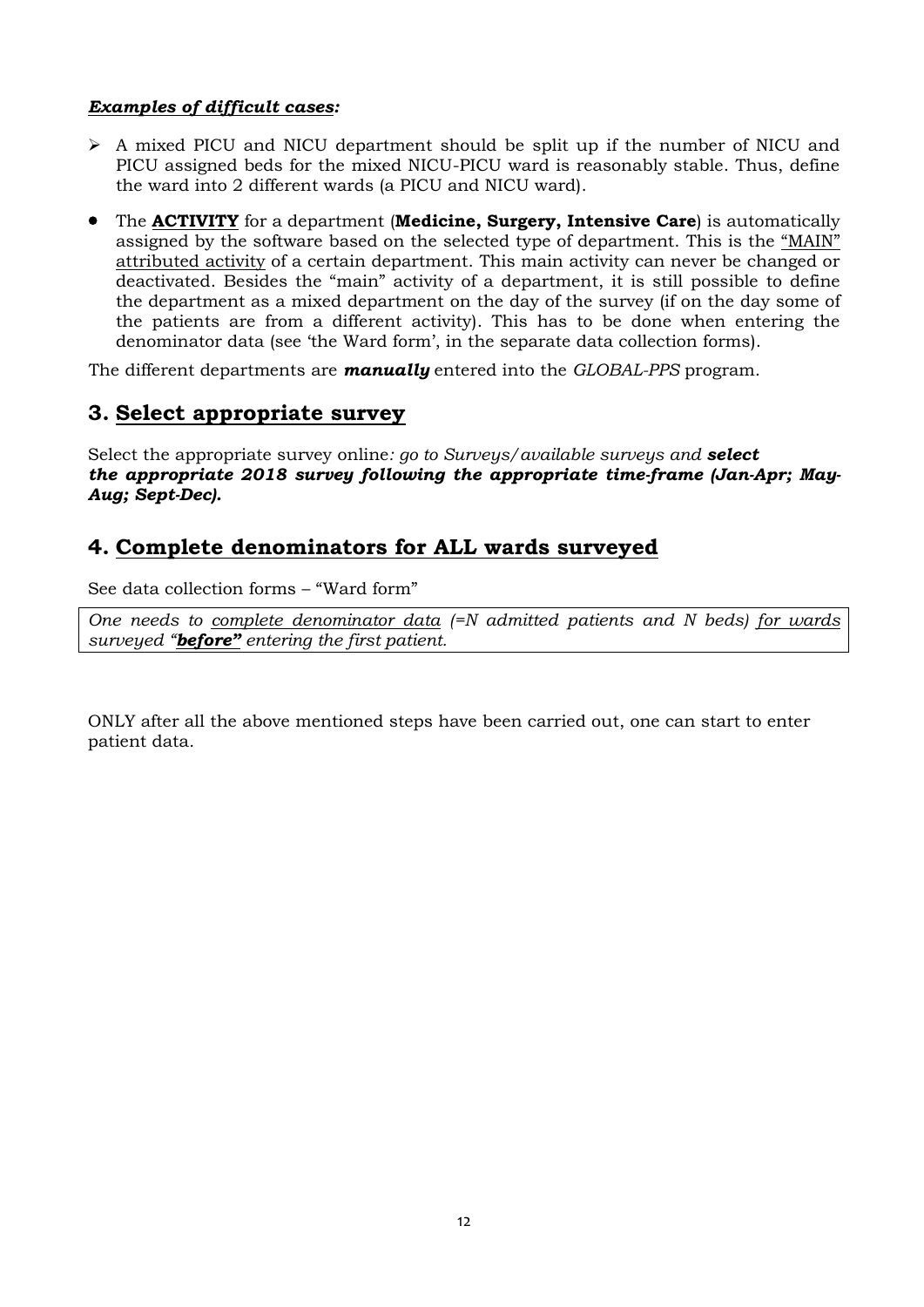# DATA COLLECTION FORMS

<span id="page-12-0"></span>To facilitate the data collection, one paper ward form and the corresponding appendices should be printed for each ward. The number of 'patient forms' shall depend on the number of patients on the ward who are on antimicrobial therapy. The forms correspond to the online web forms.

- ❖ Ward form
- Patient form

After data collection for each ward, attach to the ward form all the individual patient forms (those patients with antimicrobial treatment (including prophylaxis)).

## <span id="page-12-1"></span>*The WARD form*

**Date of survey** – The date the department/ward is surveyed: dd/mm/yyyy.

**Auditor code** – Code (numeric or alphanumeric) of the auditor. It should be unique within the hospital. The code is used to track possible bias linked to the auditor.

**Hospital** – The hospital name.

**Ward** – The name and optionally code and description of the department/ward.

**Department Type** – The official ward type (e.g. if a surgical ward is taking overflow from Medicine it is still to be listed as Surgery)

**A special case: a mixed department with mixed activity:** In hospitals with shared beds and mixed wards the denominator is difficult to measure. In fact, there are two separate issues: i) wards which occasionally take patients from a different specialty than their 'official' department and ii) permanently mixed wards with no available data on number of beds for each speciality.

For that reason, during data entry and when necessary, it is possible to define a department as mixed department. In this case, the different *activities* encountered at the day of survey should be specified, as well as the total number of admitted patients and total number of beds for each activity according to the defined activity. If needed, the auditor should ask a ward healthcare worker if any patients belonging to another department are present, before starting the ward survey.

In summary, a mixed department will be defined based on the activity level.

**Mixed department** – If the department is mixed, tick the Y case, if not, tick the N case.

**Activity** –Select all the encountered activities (Medicine, Surgery, Intensive Care) based on the activity on the day of the survey. A supplementary ward activity may be defined besides the "main" activity (main activity is automatically attributed by the GLOBAL-PPS program during the department list preparation (see "*[Prepare the hospital department](#page-10-0)  [list.](#page-10-0)*"). (e.g. if a surgical ward is taking overflow from Medicine it is still to be listed as Surgery: Define here a mixed department by ticking the box medicine beside the surgery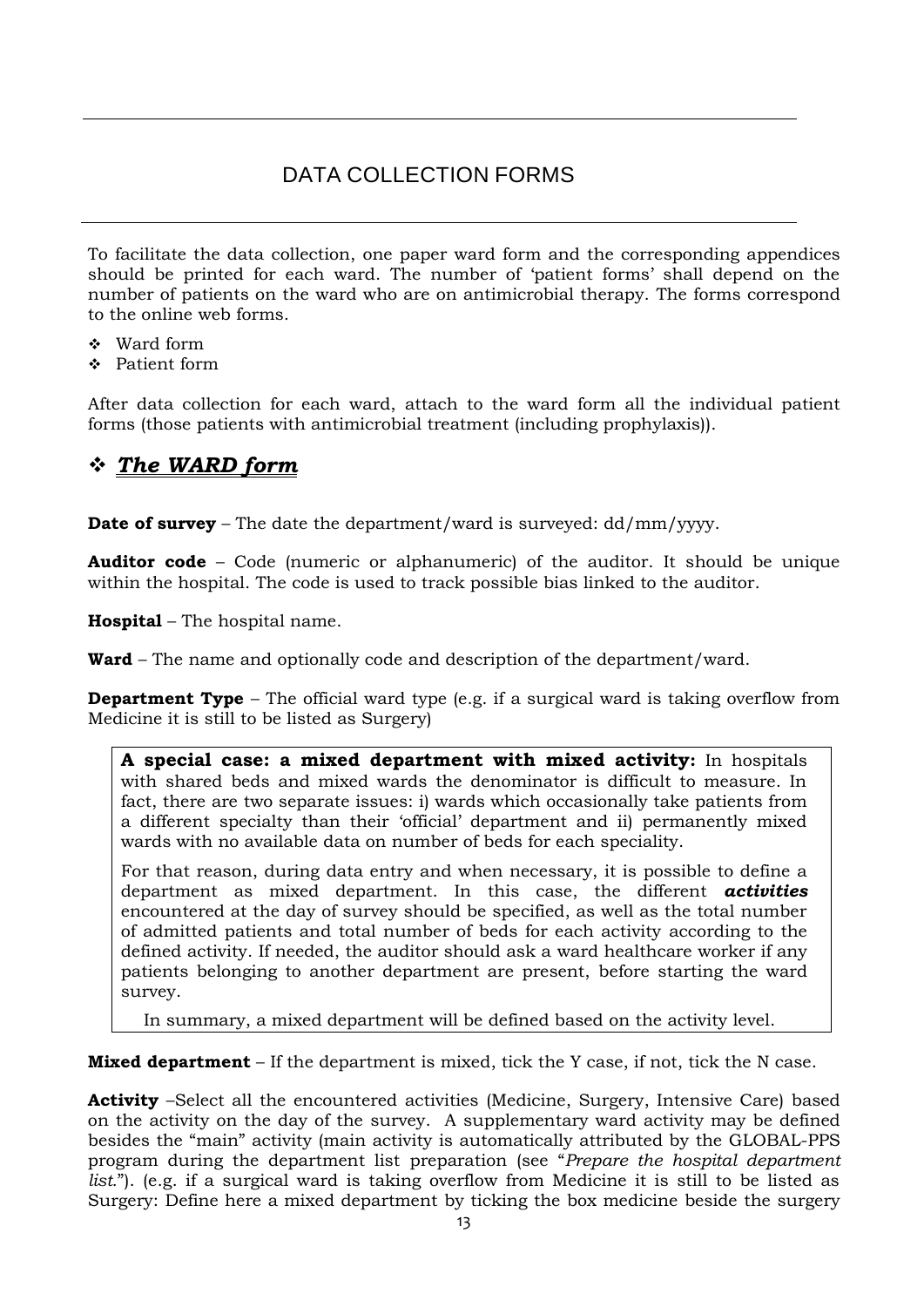main activity, which will already be marked in the GLOBAL-PPS program.)

#### **Denominators** -

1. **Total number of admitted inpatients in the department at 8 am** on the day of the PPS should be entered in the column of the corresponding activity. In case of mixed department, the number of admitted patients corresponding to each of the encountered activities should be entered. Reminder: Do not count patients discharged before 8 o'clock and/or patients with admission planned after that time.

An admitted inpatient is a patient occupying a bed at 8am on the day of the PPS. It **includes all patients on antimicrobials + all patients NOT on antimicrobials at 8am on the day of the PPS**.

2. **Total number of "available" beds for inpatients in the department at 8 am** on the day of the PPS. In case of mixed department, fill the total number of beds corresponding to each of the encountered activities.

Total number of beds = total beds in ward (=**occupied + empty beds**). N beds is always  $\geq$  N inpatients present at 8 am.

Examples of challenging denominator attribution:

- *Mixed department surgical-medical*: fill in N surgical and medical patients and, when not exactly defined following formal hospital listing, distribute surgical and medical empty beds proportionally (or evenly) in N surgical and medical beds.
- *An overbooked department*: provide information of the "actual real situation" on the day of the PPS providing e.g. the total number of patients admitted and total N beds on the day of the survey.
- *There are more patients than beds on the ward*: fill in the total number of inpatients for the total number of beds. As such, N beds = N inpatients present at 8 am on the day of the PPS.

*Complete denominator data (=N patients and N beds) for wards surveyed "before" entering the first patient.* 

## <span id="page-13-0"></span>*The PATIENT form*

**Ward (Name/code)**– This is the **name** of the ward studied. This name is selected using the drop down list in the *Global-PPS* program, as this department name has been defined during the preparation of the hospital department list (see step "prepare the hospital department list", page 11)

**Activity** – When the ward is a **mixed department**, the activity to which the patient belongs must be specified (M: Medicine, S: Surgery, ICU: Intensive Care).

**Full Patient Identifier** – This is a unique number allowing local tracing to the patient level for eventual clarifications. (For example the clinical record/note number, hospital number, etc.) This information will not be reported or submitted in the *GLOBAL-PPS* database.

**Survey Number** – It's a unique non identifiable number generated by the GLOBAL-PPS for each patient record. Please ensure that the person entering the data online *writes*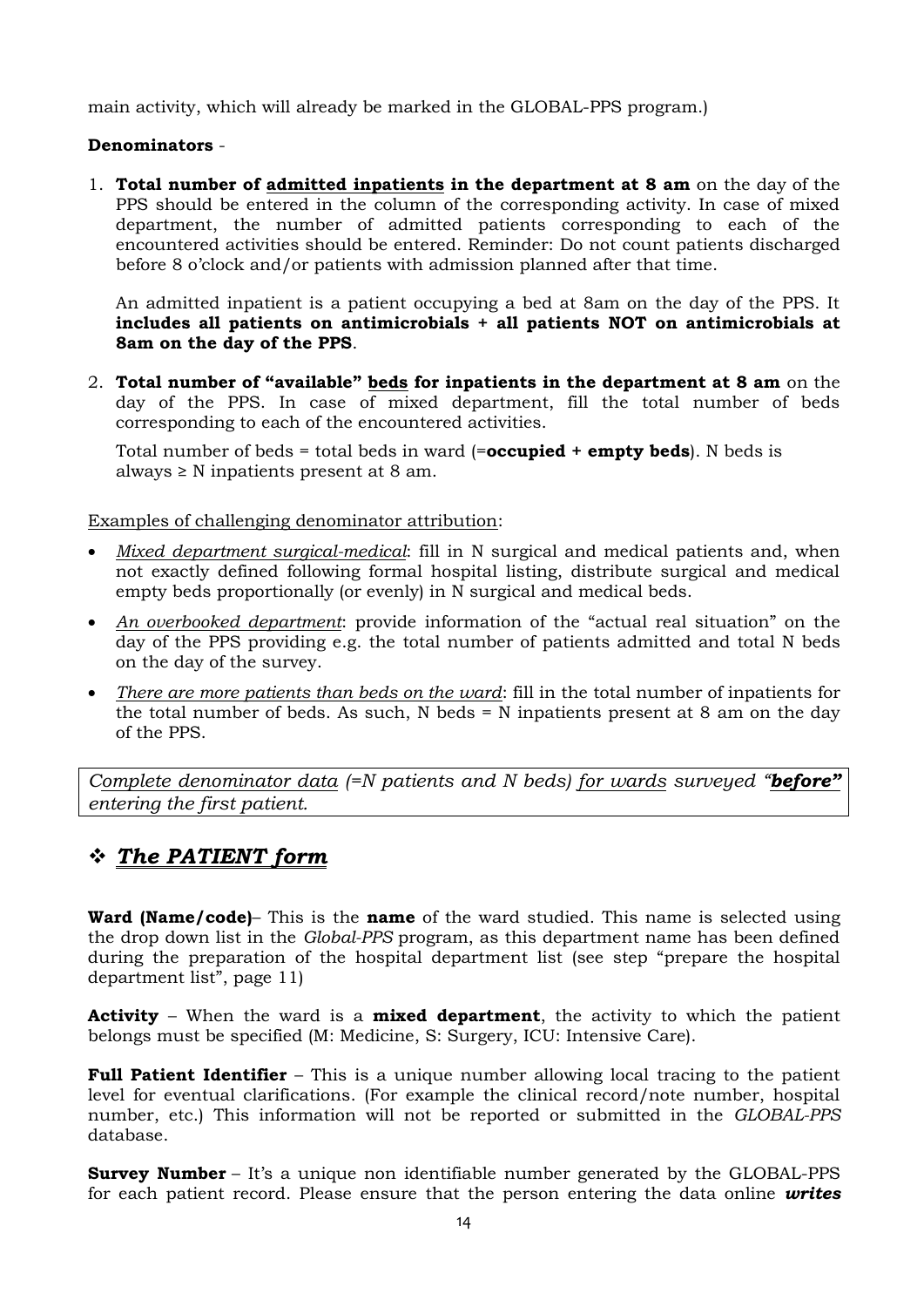*down this number immediately when it is generated by the program as it will not be displayed again*. This number identifies uniquely the patient in the *GLOBAL-PPS* database.

Age – Three fields, one for the year, one for the month and one for the days are available. *It is important to remember that only one of these fields is to be used as follows:*

- $\triangleright$  If less than 30 days old write the exact numbers of days completed.
- $\triangleright$  For patients older than 1 month and younger than 2 years fill in month field. (e.g. 19) months)
- $\triangleright$  If the patient is at least 2 years old then only the year field is to be inputted.

**Weight** – Write the current weight in Kg with two decimal numbers. Optional field.

**Gender** – M (Male), F (Female)

**Drug Name** – This is the generic name (e.g. amoxicillin+clavulanate and not Augmentin<sup>®</sup>). Antimicrobials for *topical use* applied on the skin/eye/ear etc are not included. Oral topical use however is included in the PPS (e.g. oral vancomycin). The antimicrobial data are recorded automatically using the ATC classification by the WHO Collaborating Centre for Drug Statistics [\(http://www.whocc.no/atc\\_ddd\\_index/\)](http://www.whocc.no/atc_ddd_index/).

Prescribed antimicrobials included in the survey are:

- 1. All antimicrobials for systemic use: J01
- 2. Antimycotics and antifungals: J02 and D01BA (including griseovulvine and terbinafine)
- 3. Drugs for treatment of tuberculosis: J04A (these are the antibiotics as well as all other drugs to treat tuberculosis)
- 4. Antibiotics used as intestinal anti-infectives: A07AA
- 5. Antiprotozoals used as antibacterial agents, nitroimidazole derivatives: P01AB
- 6. Antivirals for systemic use: J05
- 7. Antimalarials: P01B

**Administered "Single Unit Dose" and "Unit" of Dose** – Administered dose is the actual prescribed single unit dose per administration, expressed in mg or IU. Milligram is the default unit measure. (e.g., note down 400mg of amoxicillin in 457mg of co-amoxiclav; provide number of times/day given in next variable). NOTE: this must still be listed as coamoxiclav and NOT amoxicillin.

- For combinations with two or more active ingredients like co-trimoxazole the total content should be entered in *GLOBAL-PPS*. For example sulfamethoxazole 200 mg/ trimethoprim 40 mg will be recorded as 240 mg.
- For combination with one active ingredient as the main antimicrobial agent, like penicillins with enzyme inhibitors, only the content of active ingredient should be entered in *GLOBAL-PPS*. For example co-amoxiclav 125/31 (amoxicillin 125 mg and clavulanic acid 31 mg as potassium salt) should be entered as 125 mg.

### **Other combinations of an antibiotic and an enzyme inhibitor:**

J01CR01 Ampicillin and enzyme inhibitor: report only ampicillin dose J01CR02 Amoxicillin and enzyme inhibitor: report only amoxicillin dose J01CR03 Ticarcillin and enzyme inhibitor: report only ticarcillin dose J01CR05 Piperacillin and enzyme inhibitor: report only piperacillin dose

Examples can be found on: [http://www.whocc.no/ddd/list\\_of\\_ddds\\_combined\\_products/](http://www.whocc.no/ddd/list_of_ddds_combined_products/)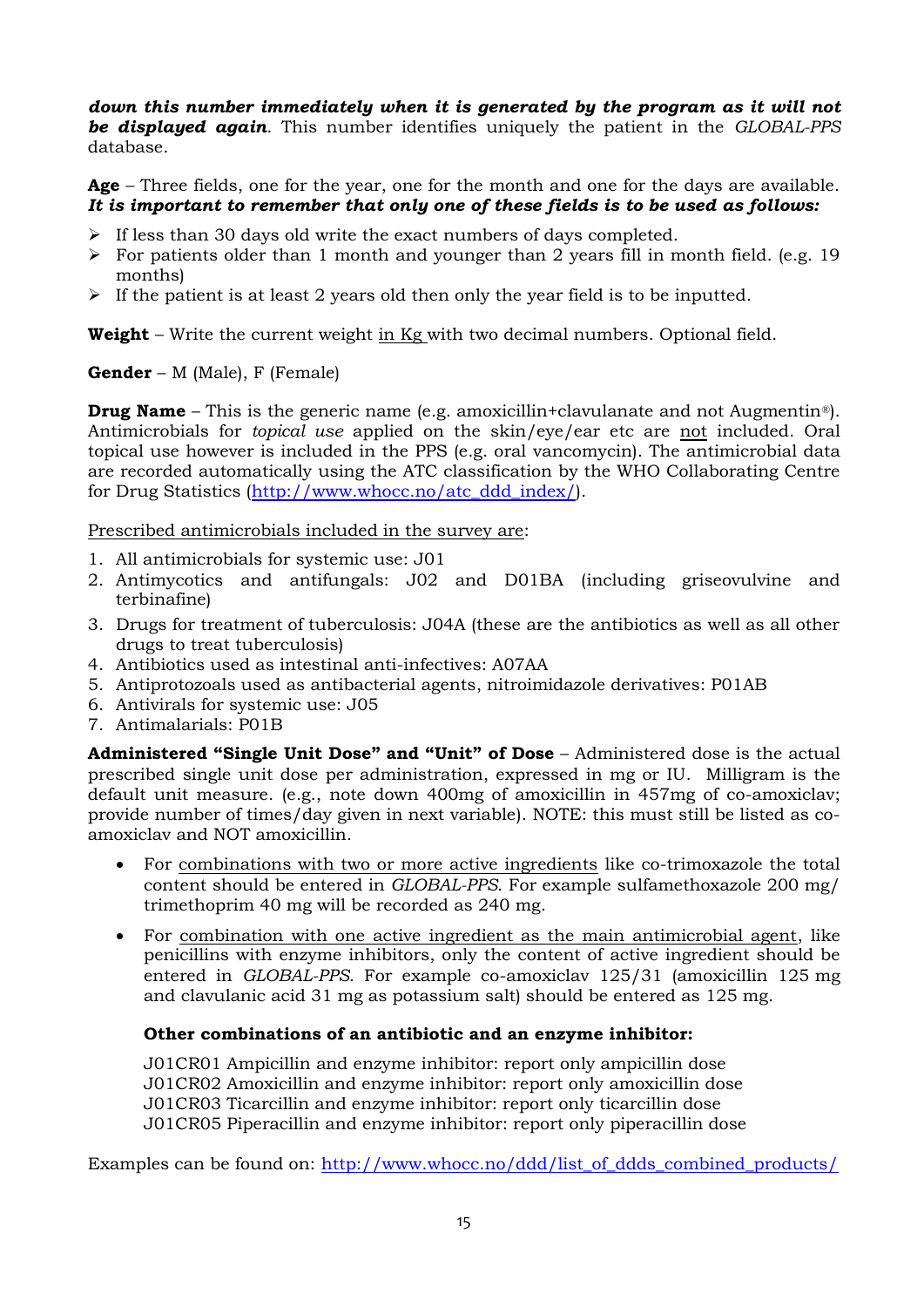**Times per Day** – This refers to the number of actual prescribed doses per 24 hours. For example every 6 hours = 4; every  $8h = 3$ , every  $12h = 2$ , every  $16h = 1.5$ , every  $36h =$ 0.67, and every  $48h = 0.5$  doses per day.

**Route** – Route of Administration.Four routes of administration are included: Parenteral (P), Oral (O), Rectal (R), Inhalation (I).

**Diagnosis** – This is the reason to treat the patient (list available within 'forms' document, appendix II). Select ONLY ONE of the possibilities. If more categories are possible, write the one most applicable. Request additional information from doctors, nurses, or pharmacists if needed!

**Type of indication** – The indication for treatment can be found in the records and/or obtained from ward staff. This section should be completed using the indication codes as provided within 'forms' document, appendix III.

 For **surgical patients**, administration of antimicrobial prophylaxis should be checked in the previous 24 hours in order to encode the duration of prophylaxis as either one dose, one day (=multiple doses given over 24 hours) or >1 day. A patient who got the intervention the day 'before' of the PPS, but received the surgical prophylaxis as one dose or one day, will also be included into the survey. For those patients, a patient file (see data collection forms) need to be completed!

**Reason in notes – "Yes" or "No". Depends on whether the indication is documented in** medical records.

It refers to whether or not a diagnosis or indication for treatment was recorded in the notes when antimicrobial treatment started. As a key quality measure, it is important that this information is collected in a unique and consistent manner: based on the information available in the notes on the day of the audit. It should be completed without asking anyone or looking in the records another day. It refers only to time of the audit and should be derived from records only.

**Guideline compliance** – This depends on whether the antibiotic choice is in compliance with local guidelines Y: Yes (compliant with local policy or infection specialist advice); N: No; NA: Not Assessable (no local guidelines for the specific indication); NI: No Information (because indication is unknown). Thus, appropriateness refers EXCLUSIVELY to drug choice, not the dose, route, or duration, as this is more contentious.

- Note: Therapy directed by an infection specialist is "Yes-compliant".
- Note: If the choice of drug agrees only partially with guideline this should be classified as non-compliant

**Is a stop/review date documented?** "Yes" or "No". This has to be filled-in for all included antibiotics even if it is long term medical prophylaxis where a stop/review day is unlikely.

### **Type of treatment** – E versus T

- Empirical treatment  $(E)$  = empiric when the antibiotic is being used as per a local guideline – as a best guess - treatment by means which experience has proved to be beneficial
- Targeted treatment (T) = based upon microbiological result. Microbiology result can be any culture and/or sensitivity result from a relevant clinical (e.g., blood, sputum, etc.,) [BUT not screening] specimen as well as any other microbiology result like for example Legionella Urinary Antigen.

Note down the information which is available at the time of survey (e.g. empirical even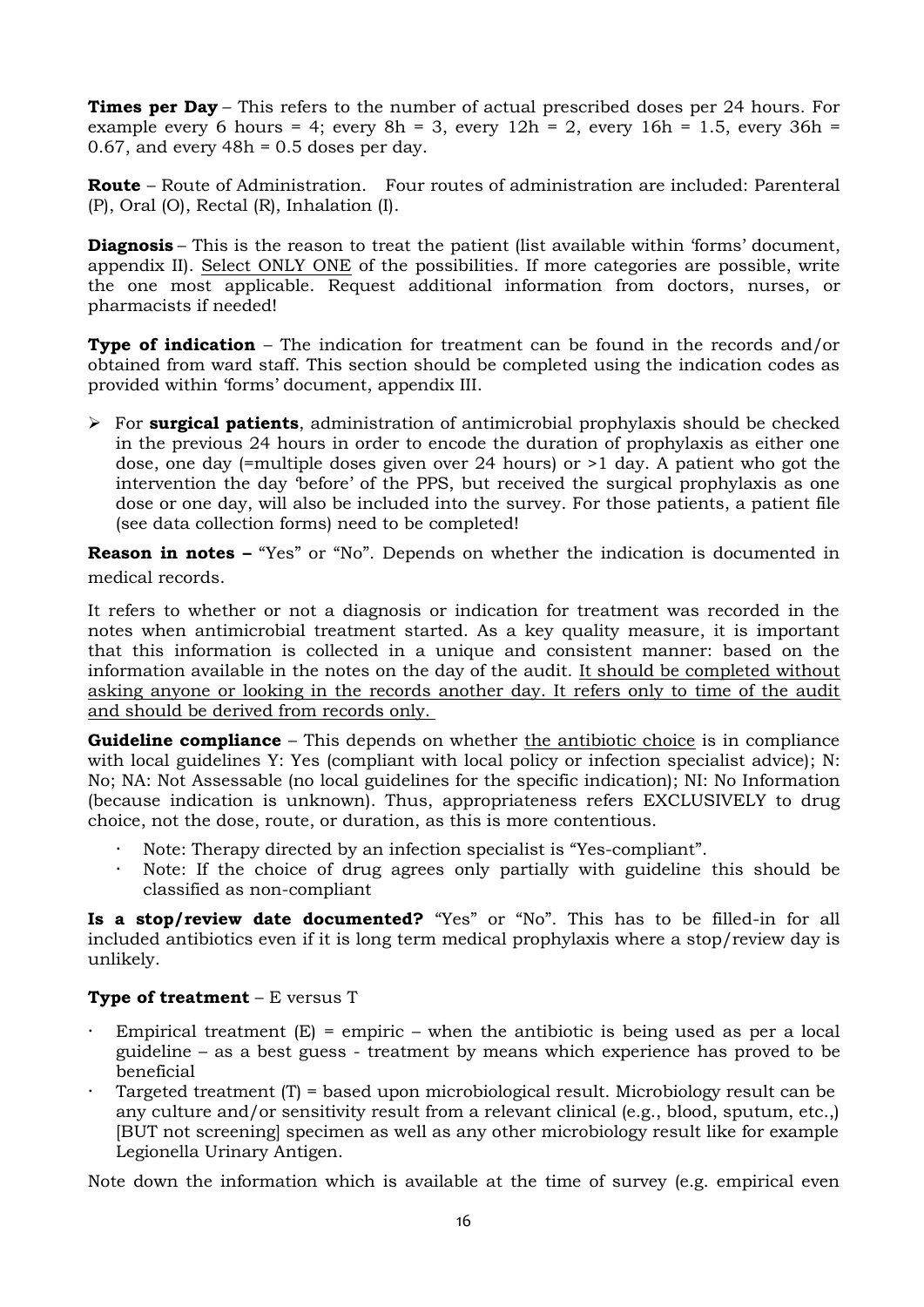when confirmation of positive blood culture day after survey).The field is not mandatory for medical prophylaxis (MP) or surgical prophylaxis (SP).

### **When treatment choice is based on microbiological data (treatment=targeted),** the

fields below should be filled in. NOTE: Microbiology data refers to any culture and sensitivity result from a relevant clinical (not screening) sample as well as any other microbiology result like for example Legionella Urinary Antigen.

- **Targeted treatment against MRSA** 'Yes' versus 'No'. It refers to whether or not the chosen drug is targeting methicillin-resistant *Staphylococcus aureus*..
- **Targeted treatment against MRCoNS**  'Yes' versus 'No'. It refers to whether or not the chosen drug is targeting methicillin-resistant coagulase-negative staphylococci.
- **Targeted treatment against VRE** 'Yes' versus 'No'. It refers to whether or not the chosen drug is targeting vancomycin-resistant enterococci.
- **Targeted treatment against ESBL-producing Enterobacteriaceae**  'Yes' versus 'No'. It refers to whether or not the chosen drug is targeting Enterobacteriaceae producing extended-spectrum beta-lactamase.
- **Targeted treatment 3rd generation cephalosporin resistant Enterobacteriaceae non-ESBL producing or ESBL status unknown** – 'Yes' versus 'No'. It refers to whether or not the chosen drug is targeting Enterobacteriaceae and either the ESBL status is unknown or another resistance mechanism is present.
- **Targeted treatment against Carbapenem-resistant Enterobacteriaceae**  'Yes' or 'No'. It refers to whether or not the chosen drug is targeting Carbapenem-resistant Enterobacteriaceae.
- **Targeted treatment against ESBL-producing nonfermenter Gram-negative bacilli** – 'Yes' versus 'No'. It refers to whether or not the chosen drug is targeting nonfermenters (*Pseudomonas aeruginosa, Acinetobacter baumannii, Burkholderia spp., Stenotrophomonas maltophilia*) producing extended-spectrum beta-lactamase.
- **Targeted treatment against carbapenem-resistant non fermenter Gram-negative bacilli** – 'Yes' versus 'No'. It refers to whether or not the chosen drug is targeting carbapenem-resistant nonfermenters (*Pseudomonas aeruginosa, Acinetobacter baumannii, Burkholderia spp., Stenotrophomonas maltophilia*).
- **Targeted treatment against MDR organisms**  'Yes' versus 'No'. It refers to whether or not the chosen drug is targeting multi-drug resistant organisms, other than the ones listed above.
- **Treatment based on biomarker data** Tick 'Yes' or 'No'. It refers to whether or not biomarker results are used to define the treatment. If yes, next lines should also be completed.

**Treatment based on use of biomarker data** – Three answers are possible:

- **CRP** = in case the treatment is based on results of the biomarker CRP (*C-reactive protein)*
- **PCT** = in case the treatment is based on results of the biomarker PCT (*procalcitonin*)
- **Other =** in case the empirical treatment is based on results of another lab-based biomarker than CRP or PCT

**Type of biological fluid sample:** choose between Blood, Urine or Other.

**Most relevant value of biomarker on the day of the PPS:** complete if available on the day of the PPS the appropriate value (numeric optional field) in mg/l, μg/L, ng/L, mg/dL, ng/dL, ng/mL, μg/mL, nmol/L.

For conversion calculator see:<http://unitslab.com/node/67>(CRP) and <http://unitslab.com/node/103>(procalcitonin).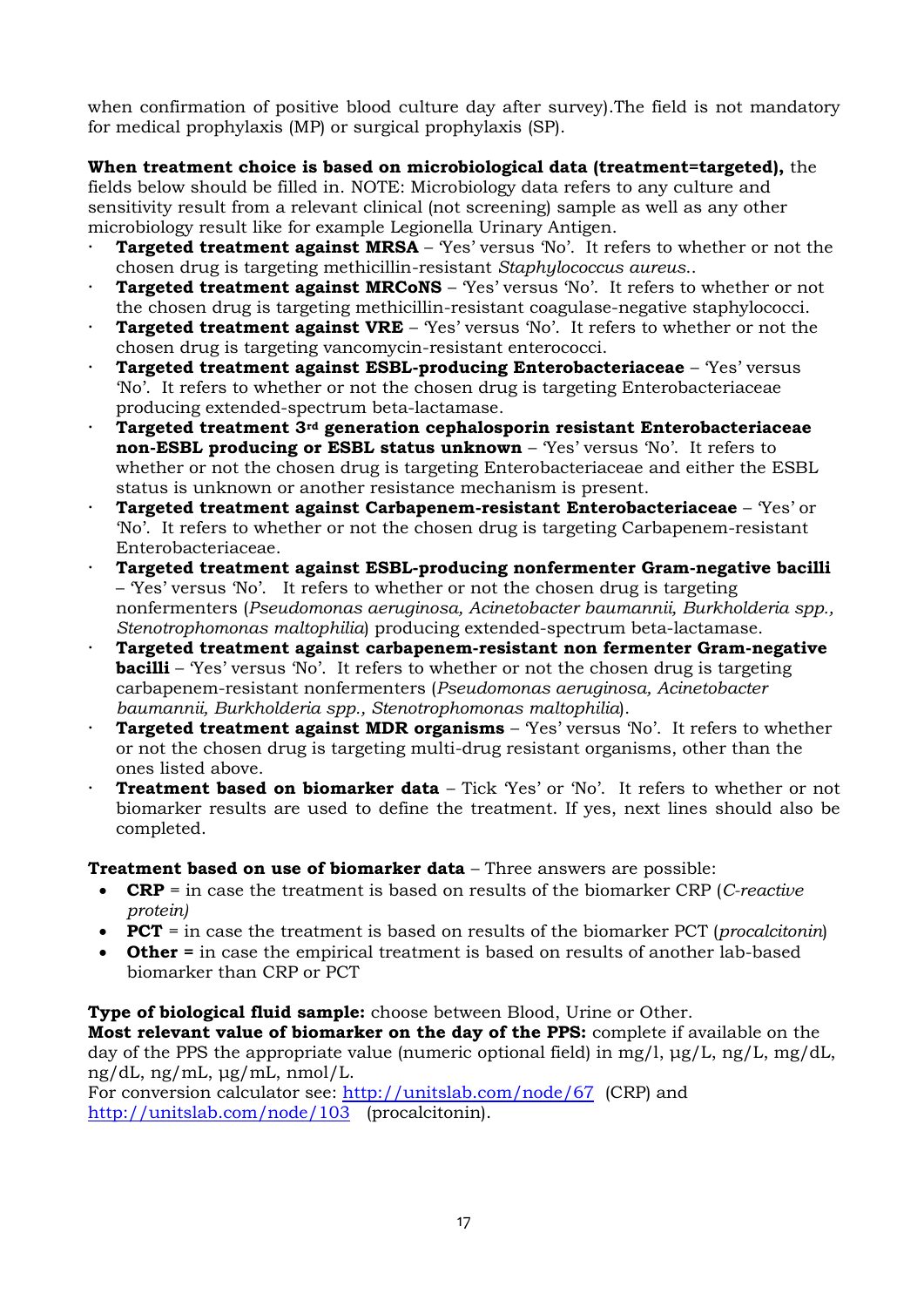# EXPORT YOUR DATA

<span id="page-17-0"></span>Data can be exported into a Microsoft Excel® file. One can do this at any time during the process of data entry. It contains the raw recorded department (denominator) and patient (numerator) data. It allows the user/s to verify own data (correctness and completeness of data). It also enables hospitals to perform analysis on own data.

## <span id="page-17-1"></span>VALIDATION PROCESS

After the denominator data and all patient data have been entered into the GLOBAL-PPS program, the "local administrator" needs to complete the validation process in order to be able to generate a feedback report.

The validation process identifies small, basic issues, warnings or errors in the survey (see IT manual available online:<http://www.global-pps.com/documents/>

For example:

- $\checkmark$  Surveys without data entry gives an error
- $\checkmark$  Incomplete departments (missing values, denominator values) gives an error
- $\checkmark$  Patient data without antibiotic treatments or with duplicated antibiotics gives an error
- $\checkmark$  Warnings about extremely high values.
- $\checkmark$  Check on consistency between the diagnostic code and the indication (therapeutic versus prophylactic use): gives a warning
- $\checkmark$  Check on Targeted prescribing for surgical prophylaxis (an error will be shown) and medical prophylaxis (a warning will be shown)

## <span id="page-17-2"></span>FEEDBACK

The software is designed to produce an automated feedback for each participating hospital. We anticipate sending data back in a simple, easy to use feedback, with own data ready to use for local presentations. The feedback compares hospital data to i] National (if N≥3 institutions) and ii] Continental results. Hospitals participating a second time or more will be able to download a longitudinal feedback report.

Feedback reports can only be produced after the data entry/validation time-window has been closed AND only if the hospital data have been validated. This delay is needed in order to produce reliable antimicrobial use rates at country and continental level (at the end of the survey). The feedback report shall include various tables (and charts) on the prevalence of antimicrobial use and resistance.

## **In case of questions or difficulties: contact Ann Versporten [\(Global-PPS@uantwerpen.be\)](mailto:Global-PPS@uantwerpen.be)**